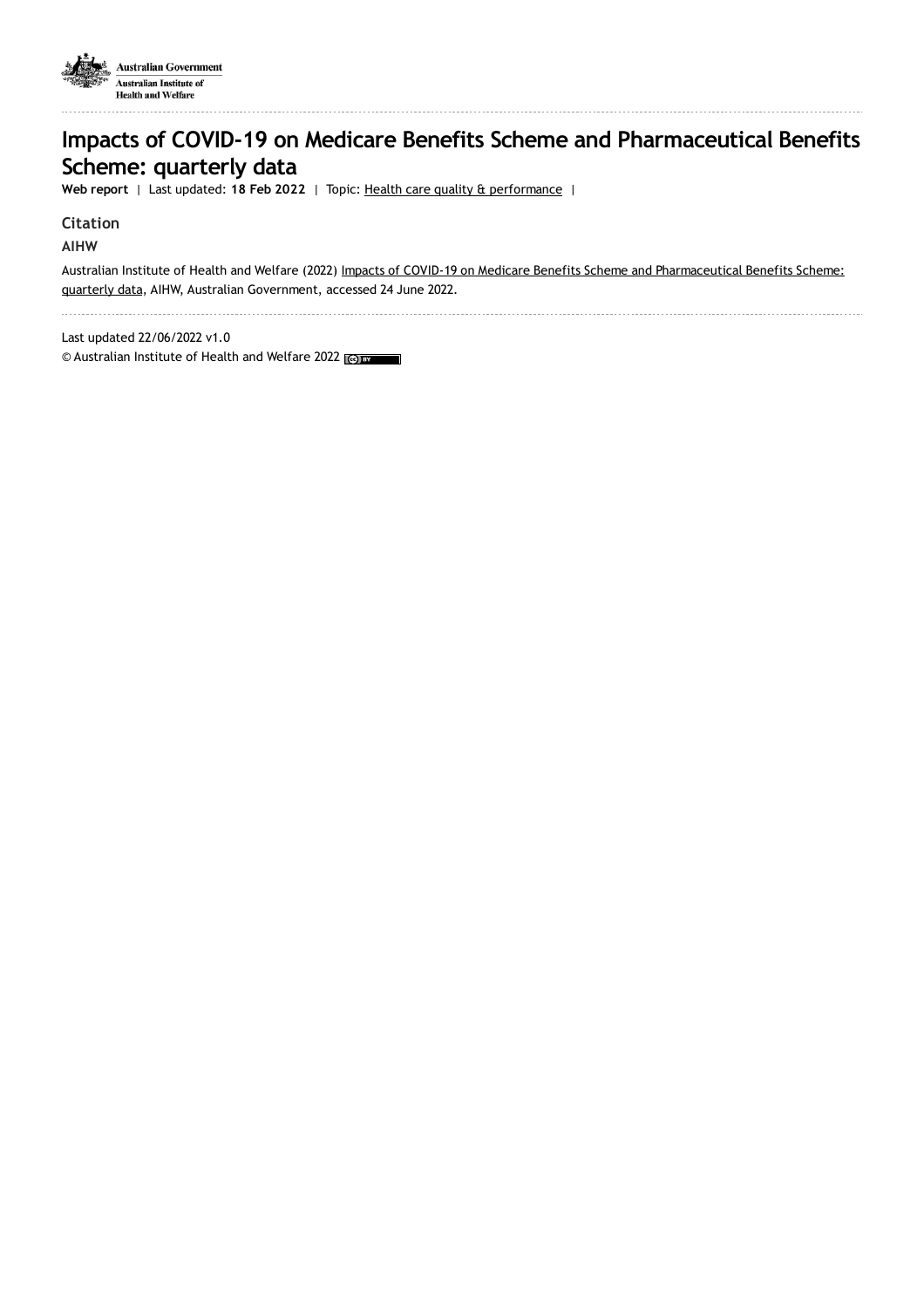

## **About**

The COVID-19 pandemic has had an impact on both patients and health practitioners in terms of the number of medical services, type of services and the way in which services are delivered.

Primarily, this report compares data for the first quarter of 2021–22 (the quarter ending September 2021) with the preceding quarter (the quarter ending June 2021) and with the same quarter from the previous year (the quarter ending September 2020). The report examines the impact of the pandemic and associated measures on the:

- Medicare Benefits Scheme (MBS) by presenting the number of MBS services and Government benefits paid; and
- Pharmaceutical Benefits Scheme (PBS) by presenting the number of prescriptions dispensed and Government benefits paid.

**Cat. no:** HPF 66

- MBS service [utilisation](https://www.aihw.gov.au/reports/health-care-quality-performance/impacts-of-covid19-mbs-pbs-quarterly-data/contents/impact-on-mbs-service-utilisation)
- PBS service [utilisation](https://www.aihw.gov.au/reports/health-care-quality-performance/impacts-of-covid19-mbs-pbs-quarterly-data/contents/impact-on-pbs-service-utilisation)
- [Data](https://www.aihw.gov.au/reports/health-care-quality-performance/impacts-of-covid19-mbs-pbs-quarterly-data/data)

**Findings from this report:**

- Jun to Sep quarters 2021, GP consults up 9% (suitability for COVID vaccine +194%, [microbiology](https://www.aihw.gov.au/reports/health-care-quality-performance/impacts-of-covid19-mbs-pbs-quarterly-data/contents/impact-on-mbs-service-utilisation) tests on referral +72%)
- Comparing the Sep quarter in 2021 to 2020, the medicine group with the largest script increase was [anti-infectives](https://www.aihw.gov.au/reports/health-care-quality-performance/impacts-of-covid19-mbs-pbs-quarterly-data/contents/impact-on-pbs-service-utilisation) (7%)
- MBS services via telehealth (phone and video [conferencing\)](https://www.aihw.gov.au/reports/health-care-quality-performance/impacts-of-covid19-mbs-pbs-quarterly-data/contents/impact-on-mbs-service-utilisation) increased by 51% from Jun quarter to Sep quarter in 2021
- Supply issues for arthritis medication [tocilizumab](https://www.aihw.gov.au/reports/health-care-quality-performance/impacts-of-covid19-mbs-pbs-quarterly-data/contents/impact-on-pbs-service-utilisation) didn't occur, with 2% growth in the Sep 2021 quarter compared to 2020

Last updated 22/06/2022 v2.0

© Australian Institute of Health and Welfare 2022 (@) BY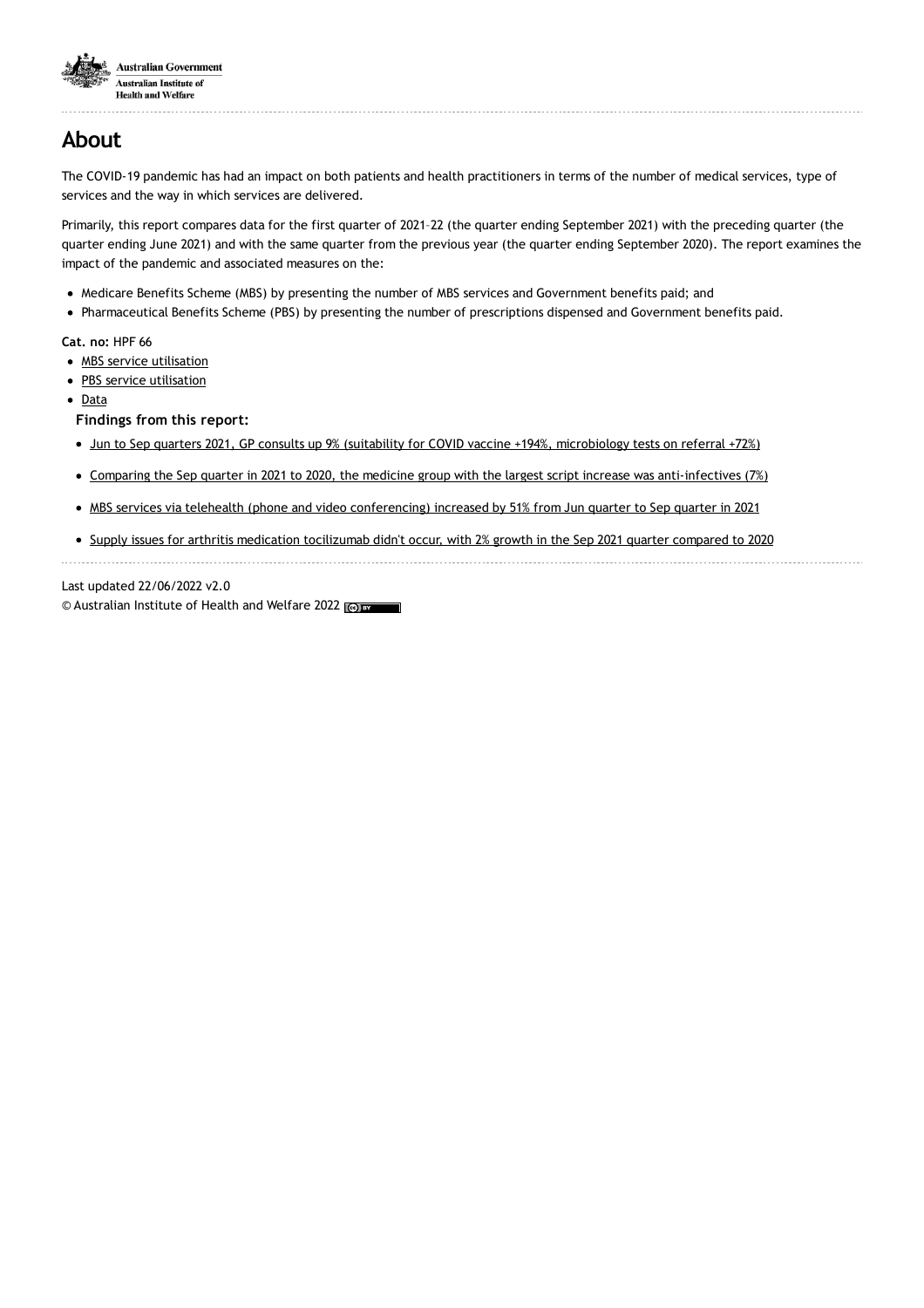

# **Data overview**

This report presents data up to the first quarter of 2021-22 (the quarter ending September 2021) and represents an update of the MBS and PBS data published in September 2021. As PBS data is reported based on the date the medicine was supplied to the patient, a lag period was applied to ensure the completeness of the data, which is why data is reported up to September 2021.

The following data visualisations show the impact of the COVID-19 pandemic and associated measures on the MBS and PBS service use since the start of the pandemic in March 2020 compared with periods in the previous years. The visualisations display the:

- Medicare Benefits Scheme (MBS) by presenting the number of MBS services and Government benefits paid, and
- Pharmaceutical Benefits Scheme (PBS) by presenting the number of prescriptions dispensed and Government benefits paid.

Events that may have impacted on service use over the period March 2020 to September 2021 across Australia, include:

- March 2020 national lockdown introduced
- June 2020 second wave of COVID-19 cases in Victoria
- August 2020 Lockdown in Victoria
- October 2020 Victorian lockdown eased
- December 2020 outbreak of cases in Sydney's Northern Beaches
- January to March 2021 brief snap lockdowns in some states and territories to contain COVID-19 spread
- July to October 2021 a series of extensive lockdowns and/or extended lockdowns in New South Wales, Victoria, and Australian Capital Territory.

Last updated 22/06/2022 v22.0 © Australian Institute of Health and Welfare 2022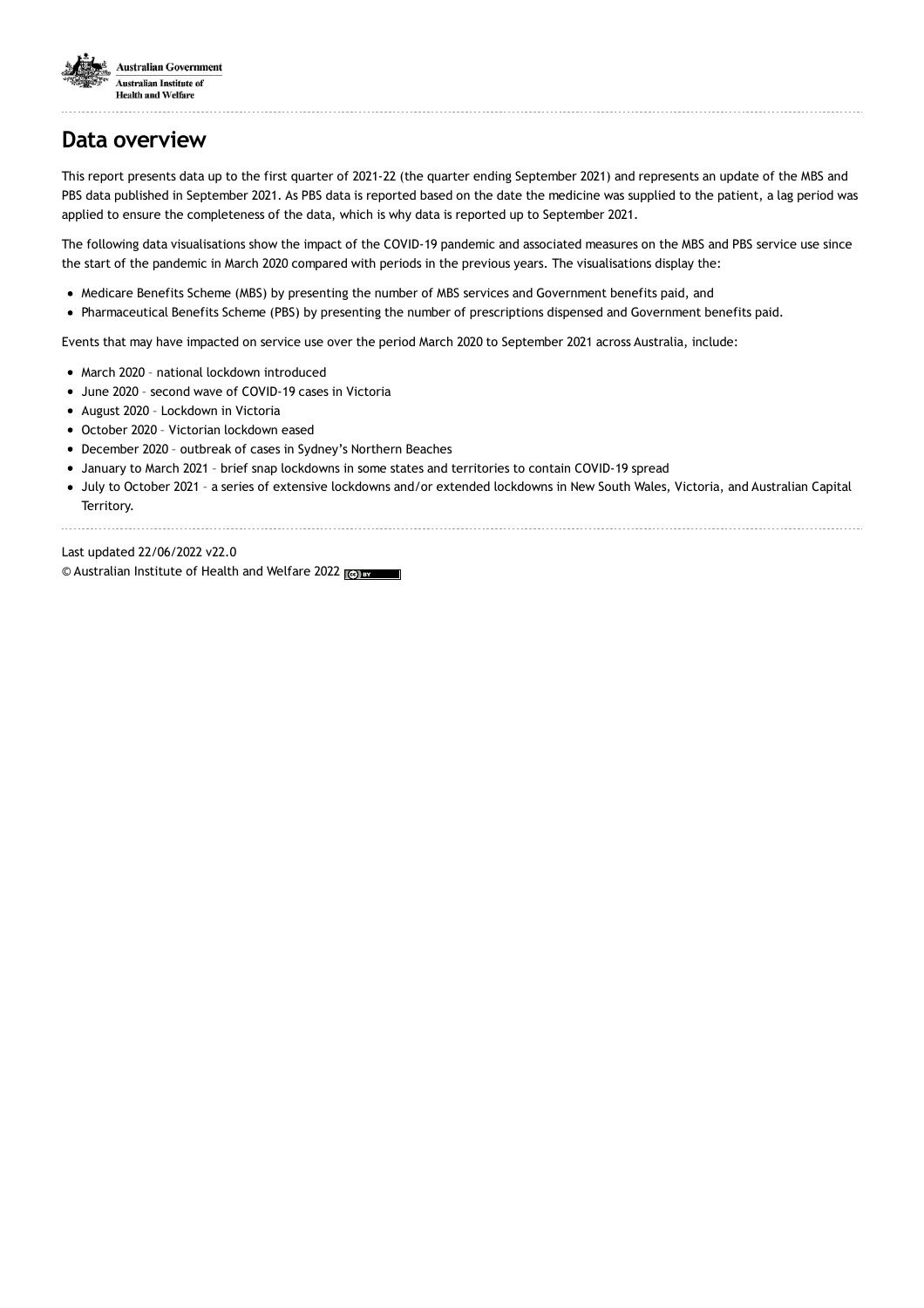

## **Impact on MBS service utilisation**

Since 13 March 2020, COVID-19 telehealth items have been introduced into the MBS at different stages, to reduce the risk of transmission of COVID-19 by providing telephone and video conferencing options for consultations. In addition, schedule fees for bulk billing incentive items for non-referred services were doubled until 1 October 2020.

The introduction of COVID-19 telehealth items changed the profile of Medicare services provided to patients. For patients located in COVID-19 hotspots, or those required to isolate or quarantine because of public health orders, telehealth consultations provided easy access to medical care. For non-isolating patients in lockdown areas, even though they were still able to leave home to seek medical care, the use of telehealth consultations increased as well.

From the June to September quarters 2021, GP attendances increased 8.9%, driven by increases in suitability for COVID vaccine assessments (up by 193.7%) and microbiology testing on referral, including COVID-19 tests (up by 71.5%).

Lockdowns significantly impacted MBS utilisation for some broad type of service groups. For example, the volume of optometry services decreased sharply during lockdowns for two reasons:

- During the quarter ending June 2020, a large number of optometry practices were closed (services were down 38.4% on the March quarter 2020, but this decrease was picked up in the September quarter 2020). The fall in optometry services in the September quarter 2021 compared to the September quarter 2020 was due to the high base in the September quarter 2020.
- During lockdowns optometry practices could remain open but were limited to essential or time critical care to patients (as opposed to routine check-ups) in many cases.

Cancellation of elective surgery in some states in some quarters reduced MBS utilisation for anaesthetics and surgical operations.

For the quarter ending September 2021, points of note are:

#### **Compared with the quarter ending June 2021**

- There was an increase of 7.0% in the total number of Medicare services processed to 131.9 million services, and an increase of 6.8% in the amount of benefits paid to \$7.5 billion.
- The increase in services was mainly driven by an increase in pathology services (up by 13.8% to 49.5 million services) and non-referred GP attendances (up by 8.9% to 51.7 million services).
- Driving the increase in pathology services was the large number of microbiology tests. This included those COVID-19 tests funded through the MBS (and not those funded through mechanisms such as state and territory run testing clinics). Microbiology tests for Australia were up 71.5% to 11 million services and benefits were up 147.5% to \$715.4 million.
- The increase in non-referred GP attendances can also be linked to COVID-19 vaccinations, because of the number of vaccine suitability assessments. In the quarter ending September 2021, there were 9.5 million attendances rendered to assess a patient's suitability for a COVID-19 vaccination, which amounted to 18.4% of all GP attendances in the quarter, and an increase of 193.7% on the quarter ending June 2021.
- The increase in pathology services was particularly apparent in both New South Wales (up by 40.4% to 20.6 million services) and the Australian Capital Territory (up by 27.2% to about 856,000 services). Benefits paid for pathology services also increased (up by 96.9% to \$676.3 million and 52.1% to \$22.4 million respectively for New South Wales and the Australian Capital Territory). For New South Wales, microbiology tests were up 175.6% to 5.8 million services and benefits were up 351.0% to \$430.0 million. This shows that the increase in pathology service and benefit volumes was driven by COVID-19 testing, along with its relatively high Medicare rebate, when compared to other pathology services.
- New South Wales also experienced strong growth in GP attendances (up by 13.8% to 17.8 million services). This increase was due to growth in both the vaccine suitability assessments and COVID testing on referral.
- In contrast to GP attendances and pathology services, the service volumes in many other broad type of service (BTOS) categories fell. The categories experiencing the largest falls were optometry (down by 22.3% to 1.9 million services), other allied health (down by 5.4% to 4.0 million services) and diagnostic imaging (down by 4.9% to 7.3 million services). These falls can be attributed to COVID-19 lockdowns in New South Wales, Victoria, and the Australian Capital Territory, and patients deferring non-urgent allied health attendances and diagnostic imaging.
- Of all the MBS services in the quarter ending in September 2021, 11.0% or 14.5 million services were delivered via telehealth consultations, an increase of 50.7% from the quarter ending in June 2021, where 7.8% or 9.6 million services were delivered via telehealth consultations.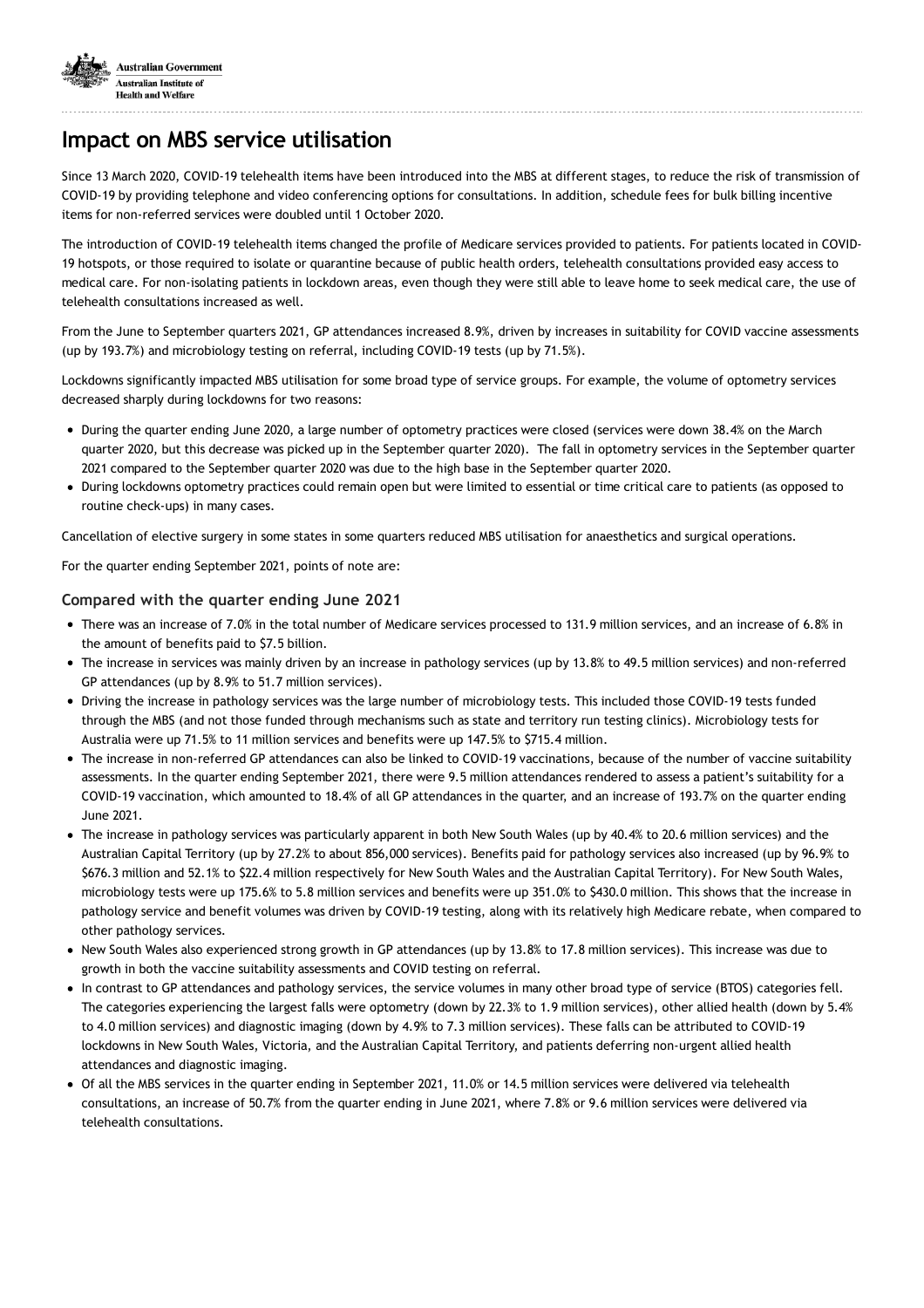In terms of mode of delivery, telehealth consultations for COVID-19 related MBS items often replaced face-to-face consultations (for example, GP videoconferences replacing GP face-to-face attendances and in-person consultant physician attendances replaced by phone calls). COVID-19 related face-to-face consultations reduced by 15.3% to 36.3 million consultations, whereas telephone consultations increased by 43.1% to 12.7 million consultations, and video conferencing consultations increased by 165.5% from about 615,000 to 1.6 million consultations. The shift from face-to-face consultations to telehealth consultations across the COVID-19 related items can be seen particularly in New South Wales, Victoria and the Australian Capital Territory, which were heavily affected by lockdowns during this period. The guide to the COVID-19 [telehealth](http://www.mbsonline.gov.au/internet/mbsonline/publishing.nsf/Content/Factsheet-TempBB) items is available through MBS Online. Refer to the [technical](https://www.aihw.gov.au/reports/health-care-quality-performance/impacts-of-covid19-mbs-pbs-quarterly-data/contents/technical-notes#Medicare_Benefits_Scheme) notes for more details.

### **Compared with the quarter ending September 2020**

- There was an increase of 13.2% in the number of Medicare services processed, and 6.5% in the amount of benefits paid.
- There was, however, a decrease in the percentage of services delivered via telehealth consultations with 13.3% of all MBS services or 15.5 million telehealth consultations in the quarter ending September 2020 as opposed to the 11.0% or 14.5 million telehealth consultations in the quarter ending September 2021.
- When comparing BTOS groups, the biggest increases were seen in GP attendances and pathology (up by 21.1% and 16.7% respectively), which can be explained by the introduction of the COVID-19 vaccine suitability assessments in early 2021 and the increase in COVID-19 testing. At the Australia level, microbiology services were up 61.6% to 11.0 million services (driven by COVID-19 testing services, which are within the microbiology MBS group).
- The biggest decrease was in optometry (down by 20.1%), which was heavily impacted by lockdowns as optometrists were generally limited to only providing essential or time critical services to patients.
- In relation to mode of delivery associated with COVID-19 related items, all the other states and territory saw a decrease in proportion of consultations delivered via telehealth consultations, except New South Wales (from 25.6% or 4.3 million telehealth consultations in the quarter ending September 2020 to 38.3% or 6.3 million telehealth consultations in the quarter ending September 2021) and the Australian Capital Territory (from 20.4% or about 141,000 telehealth consultations in the quarter ending September 2020 to 31.1% or about 212,000 telehealth consultations in the quarter ending September 2021).
- COVID-19 related allied health attendances delivered via telehealth consultations experienced the largest percentage change variation in service volumes, from a 42.4% decrease to about 3,200 telehealth consultations in the Greater Hobart area to a 150.0% increase to about 255,000 telehealth consultations in Greater Sydney. Two other regions had an increase of more than 50%, these were: the Australian Capital Territory (up by 91.6% to about 14,400 telehealth consultations), and the Rest of New South Wales (up by 52.6% to about 81,400 telehealth consultations), which again could be attributable to COVID-19 lockdowns.
- Other medical practitioner (OMP) services delivered via telehealth consultations also experienced a large variation. The Greater Hobart area had an increase of 53.8% to nearly 2,700 services.
- GP/OMP brief attendances delivered via telehealth consultations increased by over 100% in each of the following areas: Greater Darwin (up by 187.6% to about 3,900 telehealth consultations), the Australian Capital Territory (up by 133.5% to about 13,400 telehealth consultations) and Greater Sydney (up by 110.5% to almost 400,000 telehealth consultations).

#### **Comparing the year ending September 2021 with the year ending September 2020**

- The number of services increased by 11.1% to 481.3 million services and the benefits paid increased by 10.2% to \$27.9 billion between the two 12-month periods.
- Anaesthetics was the BTOS group with the highest percentage change over the 12-month period (up by 15.3% to 3.9 million services). Other BTOS categories experiencing a large percentage change in the number of services were: Pathology (up by 15.1% to 174.5 million services), Other allied health (up by 12.8% to 16.3 million services) and GP attendances (up by 10.0% to 180.5 million services).
- In relation to the COVID-19 related items, the number of services increased by 4.7% to 200.3 million services and the benefits paid increased by 7.1% to \$11.1 billion between the two 12-month periods. The service increase was mainly driven by allied health attendances (up by 17.3% to 15.7 million services), specialist attendances (up by 6.9% to 30.3 million services), and obstetric attendances (up by 6.1% to 1.7 million services).
- Among all the states and territories, Victoria, the Australian Capital Territory, Western Australia, and New South Wales are the top four jurisdictions who had the largest growth in services for COVID-19 related items (up by 8.5% to 54.0 million services, 4.5% to 2.7 million services, 4.0% to 18.7 million services, and 3.6% to 65.4 million services respectively). In contrast, there was a decrease of 1.5% to 1.2 million services in Northern Territory.

Interactive charts showing: (a) overview of temporary COVID-19 related items introduced to the MBS by quarter; (b) BTOS comparison; (c) COVID-19 related items by mode of delivery; (d) standard GP attendance items by mode of delivery; and (e) bulk billing incentives for nonreferred services.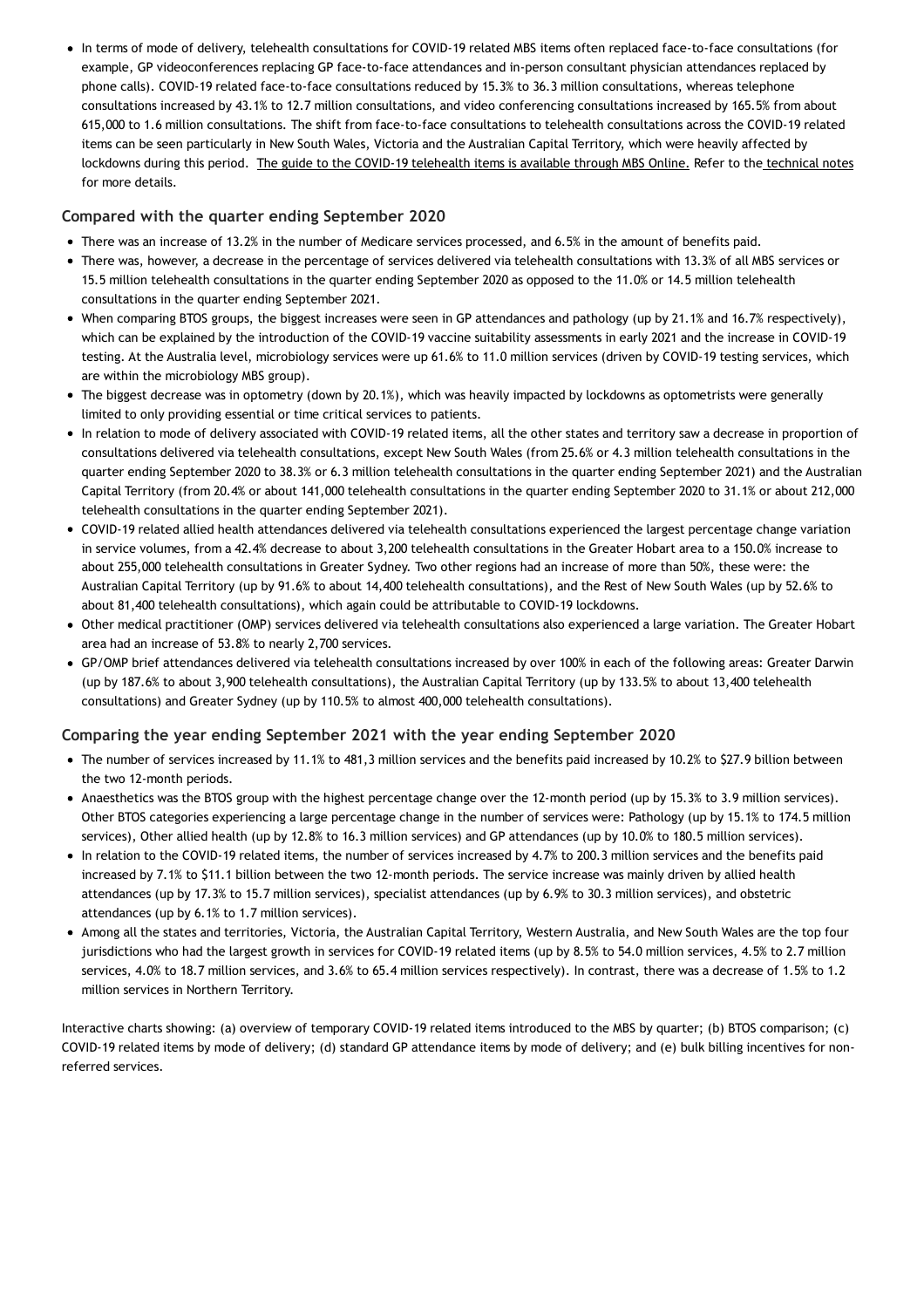## Overview

Beginning 13 March 2020, the Australian Government introduced a range of temporary Medicare items to help reduce the risk of community transmission of COVID-19 and provide protection for patients and health care providers.

Between 01 April 2020 and 30 September 2021, there were:

302,125,508 services processed and

```
$16,575,432,420
    in benefits paid
for COVID-19 related items
```
for

Benefits paid

50M  $-$ \$2,500M COVID-19 related items 40M Services for COVID-19 related items  $$2,000M$  $30M$  $-$ \$1.500M  $20M$  $-$ \$1,000M  $10M$  $$500M$ **OM** \$0M Jun 2020 Sep 2020 Dec 2020 Mar 2021 Jun 2021 Sep 2021 Services **Benefits** paid

Medicare services and benefits for COVID-19 related items by quarter

Source: AIHW analysis of MBS data maintained by the Australian Government Department of Health. http://www.aihw.gov.au

#### Data [table](https://www.aihw.gov.au/reports/hpf/66/impacts-of-covid19-mbs-pbs-quarterly-data/data/mbs-data-tables)

Note: Quarters of a calendar year are used in the report. For example: Sep 2021 or September quarter 2021 refers to July to September 2021, which is the first quarter of FY 2021-2022.

Last updated 22/06/2022 v48.0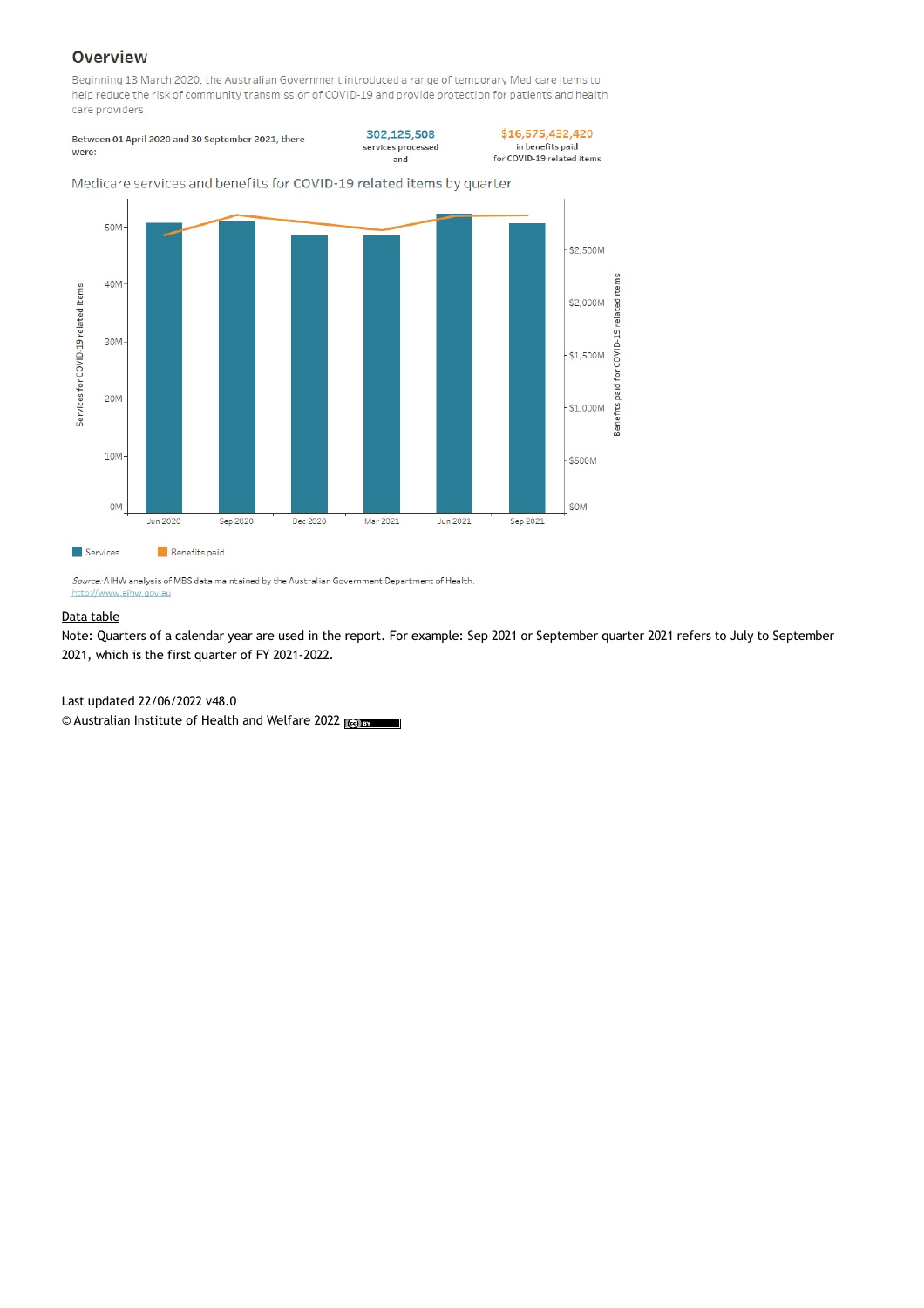

## **Impact on MBS services by geography**

The following data visualisations present quarterly rates for selected BTOS for 2019 and 2020, by Statistical Area Level 3 and by Primary Health Network. Quarterly rates are available for services and benefits paid and presented as number per 100 people.

**Rates for selected BTOS by Statistical Area Level 3, 2019 and 2020**

 $||||||$ 

Note: Four BTOS groups are displayed in this map: total Medicare; GP (incl practice nurse) attendances; specialist attendances; and allied health (excl optometry) attendances.

For the best experience access the full size [dashboard.](https://aihw.maps.arcgis.com/apps/webappviewer/index.html?id=601d1aaea8b9469ab5325c7677d7d45d)

**Rates for selected BTOS by Primary Health Network, 2019 and 2020**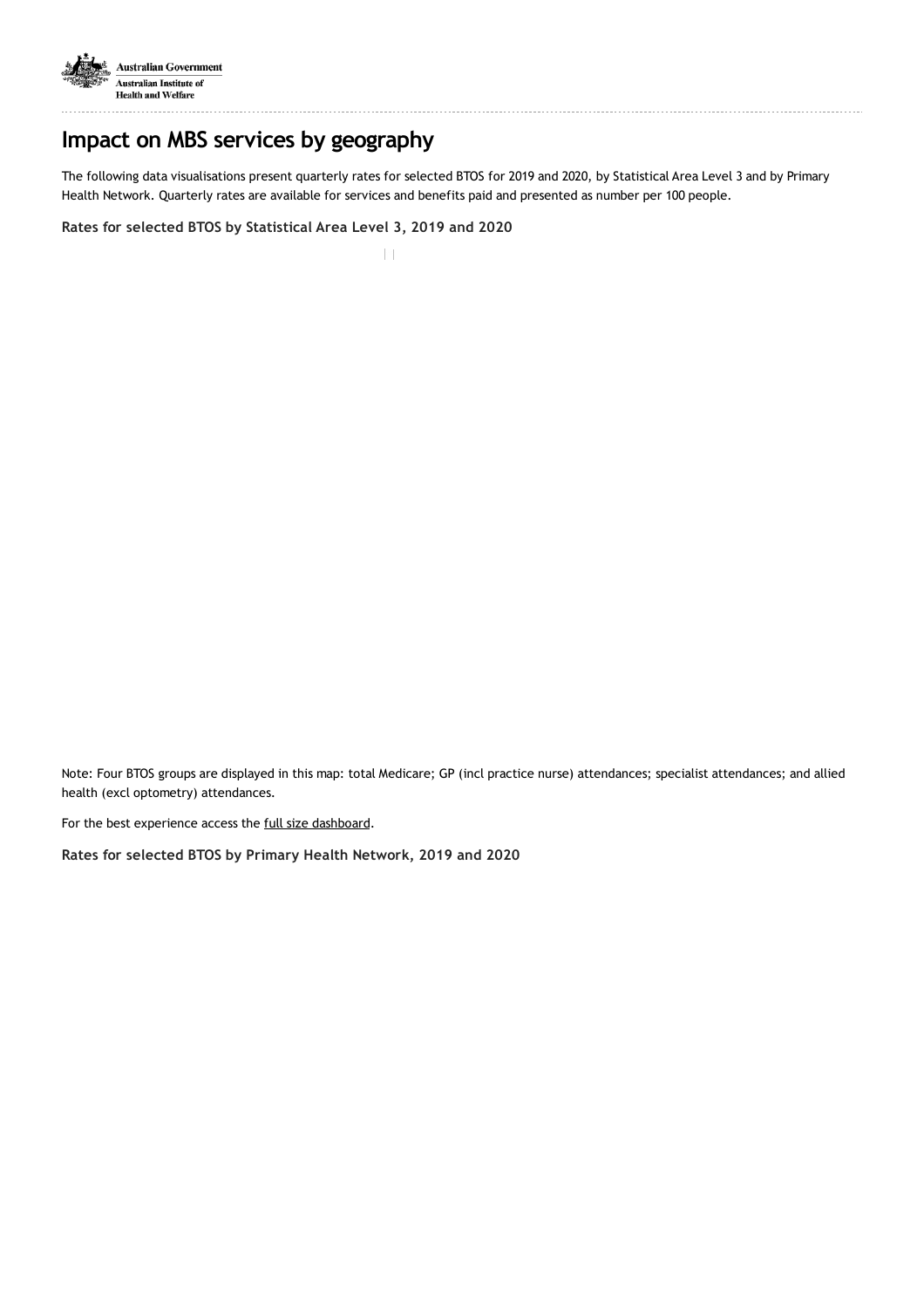Note: Four BTOS groups are displayed in this map: total Medicare; GP (incl practice nurse) attendances; specialist attendances; and allied health (excl optometry) attendances.

For the best experience access the full size [dashboard.](https://aihw.maps.arcgis.com/apps/webappviewer/index.html?id=8bd5d017cacb4eafb26493d0d743ad51)

Last updated 22/06/2022 v12.0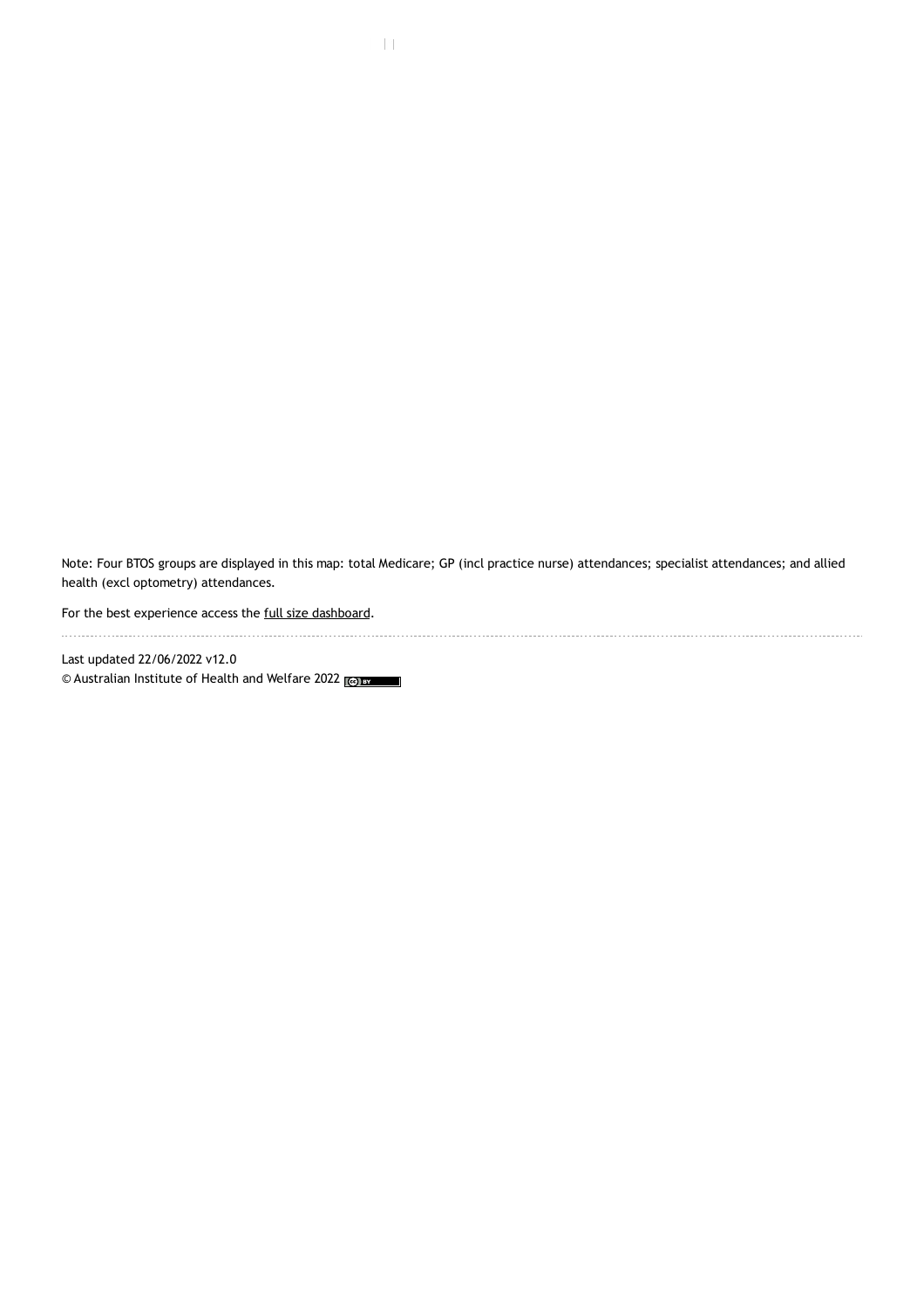

## **Impact on PBS service utilisation**

In response to the pandemic, a number of temporary changes to prescribing and dispensing of PBS medicines were implemented. These changes were aimed at minimising the risk of prescribing doctors, dispensing pharmacists and consumers contracting COVID-19 while ensuring efficient supply of medicines and consumers could have continued access to their medications. These included:

- supply of a consumer's usual medicine without consumers physically visiting a doctor for a prescription (extension of continued dispensing arrangements)
- image based prescriptions to support Medicare telehealth services and supply of medicines to consumers
- exemptions from PBS restriction requirements for certain medicines to consumers who have been previously prescribed the medication (from 1 May 2020)
- simplified prescribing arrangements for chemotherapy consumers from multiple paper prescriptions to a single chemotherapy medication chart (from 20 August 2020)
- alternative medicine arrangements for existing consumers to account for the shortage of tocilizumab (a type of severe arthritis medication), due to off-label use in COVID-19 treatment (from 15 August 2021). Tocilizumab is used to treat severe rheumatoid arthritis, juvenile idiopathic arthritis and giant cell arteritis.

For the quarter ending September 2021 points of note are:

#### **Compared with the quarter ending June 2021**

The number of prescriptions dispensed was 4.0% higher in the quarter ending September 2021 (81.7 million) than the quarter ending June 2021 (78.6 million). This increase could be partly attributed to medicine seasonality (for example prescriptions for antibiotics are usually higher in winter).

### **Compared with the quarter ending September 2020**

- There was an increase of 3.3% in the number of prescriptions dispensed, from 79.1 million to 81.7 million.
- There were concerns that existing consumers of [tocilizumab](https://www.pbs.gov.au/info/news/2021/08/pbs-arrangements-for-tocilizumab-shortage) would be impacted by the global shortage of the [medicine.](https://www.tga.gov.au/alert/shortages-tocilizumab-actemra-medicines#statement) However, the number of prescriptions dispensed for tocilizumab increased by 1.8% from almost 15,900 to 16,100 indicating that supply issues had not yet eventuated and exemption arrangements put in place in May 2020 to ensure continuity of supply were successful. The effect from the global shortage of the medicine and increase in demand for its replacement medicines may be observable in the next quarter.
- There was a 6.8% increase in the number of prescriptions dispensed for antineoplastic and [immunomodulating](https://www.pbs.gov.au/browse/body-system?depth=1&codes=l#l) agents (this group of medicines are used to treat conditions such as cancer or arthritis) from 1.3 million to 1.4 million.
- The number of original and repeat prescriptions dispensed at the same time rose by 16.3%, from around 389,000 to 452,000. This rise may be due to an increase in demand for domestic and overseas travel, as a result of high vaccination rates against COVID-19 and the easing of border restrictions.
- The lockdowns in New South Wales, Victoria and the Australian Capital Territory in the September 2021 quarter appeared to have had minimal impact on consumer access to medicines, with an increase in prescription volume of 0.8% to nearly 26 million, 4.3% to 20.4 million, and 5.6% to 1.2 million respectively.
- Victoria experienced lockdowns in both the September 2020 and 2021 quarters. Compared to the September quarter of 2019, there was a slight decrease of 1.7% to 19.6 million prescriptions dispensed in the September quarter 2020 and a 4.3% growth in the September quarter 2021 over the same quarter in 2020.

#### **Comparing the year ending September 2021 with the year ending September 2020**

- There was a 1.6% increase in the number of prescriptions dispensed, from 312.3 million to 317.4 million.
- The General schedule, the largest program for medicines dispensed through community pharmacies, had a 1.6% increase in prescription volume from 304.6 million to 309.6 million. The pandemic appears to have had little effect on consumer access to medicines from community pharmacies in terms of national figures.
- Highly Specialised Drugs and Efficient Funding of Chemotherapy are two major programs that provide medicines mostly in tertiary care facilities such as hospitals. Prescriptions dispensed for these two programs were consistently higher in each quarter compared to the same quarter in the previous year. Prescription volume of the Highly Specialised Drugs increased by 6.2% from 1.5 million to 1.6 million and the Efficient Funding of Chemotherapy increased by 6.0% from 1.2 million to 1.3 million, showing that the pandemic has had minimal impact on the volumes of these medications. Interim measures such as the simplified prescribing arrangements for chemotherapy consumers were introduced to support the prescribing and supply of medicines for chemotherapy patients amidst the COVID-19 pandemic.
- Comparing the number of original prescriptions to repeats, the ratio of original prescriptions remained the same at 40% (repeats 60%). This consistency suggests that the pandemic did not have much effect on how consumers accessed their medicines, via first time dispensing of a prescription or a subsequent refill from an original prescription.

The above national patterns were broadly similar for all states and territories.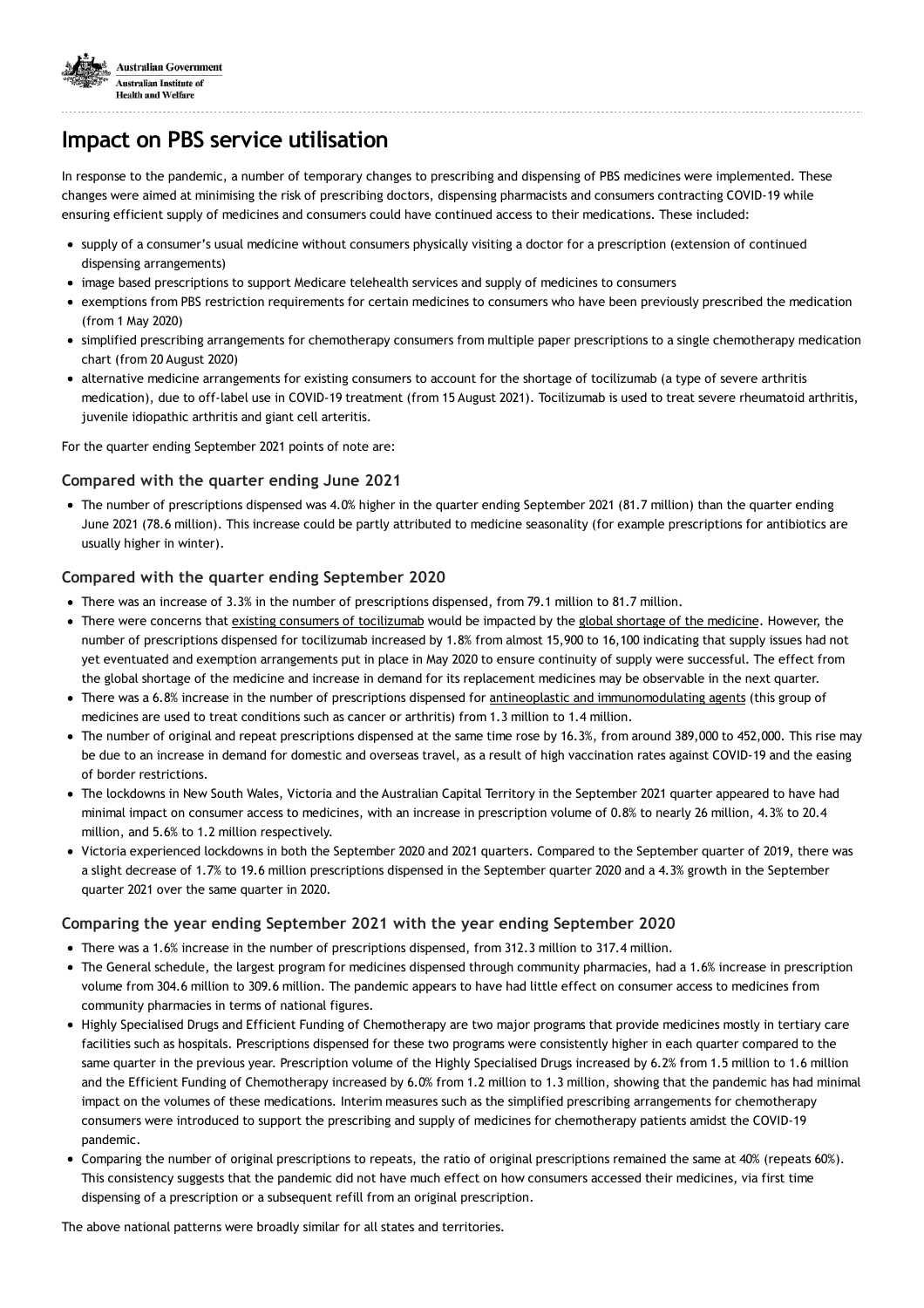This data visualisation provides an overview of PBS prescriptions dispensed and government benefits paid during the pandemic in March 2020 to September 2021 and prior to the pandemic back to 2019. Prescription volumes by state and territory are presented for: Greater capital cities and rest of state/territory areas, original and repeat prescriptions, prescriptions dispensed concurrently, PBS programs, Anatomical Therapeutic Classification (ATC) groups and tocilizumab.

Comparison of the total number of scripts dispensed





Source: AIHW analysis of PBS data maintained by the Australian Government Department of Health. http://www.aihw.gov.au

#### Data [table](https://www.aihw.gov.au/reports/hpf/66/impacts-of-covid19-mbs-pbs-quarterly-data/data/pbs-data-tables)

Note: Quarters of a calendar year are used in the report. For example: Sep 2021 or September quarter 2021 refers to July to September 2021, which is the first quarter of FY 2021-2022.

Last updated 22/06/2022 v36.0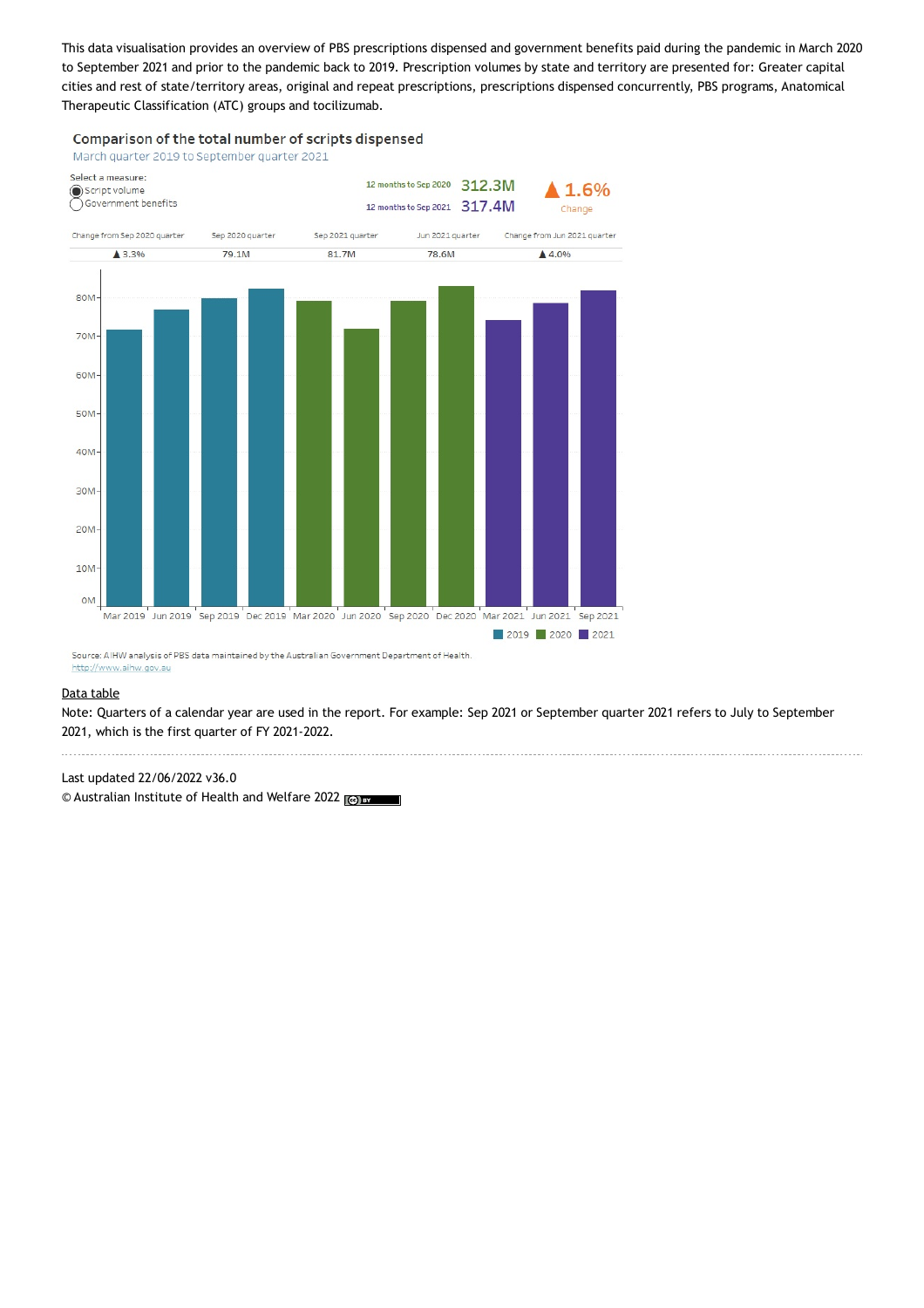

# **Impact on PBS services by geography**

The following data visualisations present quarterly rates for selected ATC groups and PBS programs for 2019 and 2020, by Statistical Area Level 3 and by Primary Health Network. Quarterly rates are available for prescription volume and benefits paid and presented as number per 100 people.

**Rates for selected ATC groups and PBS programs by Statistical Area Level 3, 2019 and 2020**

 $\Gamma \cap \Gamma$ 

Note: Six ATC groups and three PBS programs are displayed in the maps.

For the best experience access the full size [dashboard](https://aihw.maps.arcgis.com/apps/webappviewer/index.html?id=b264ae5044dc449594508b46d9b7a935).

**Rates for selected ATC groups and PBS programs by Primary Health Network, 2019 and 2020**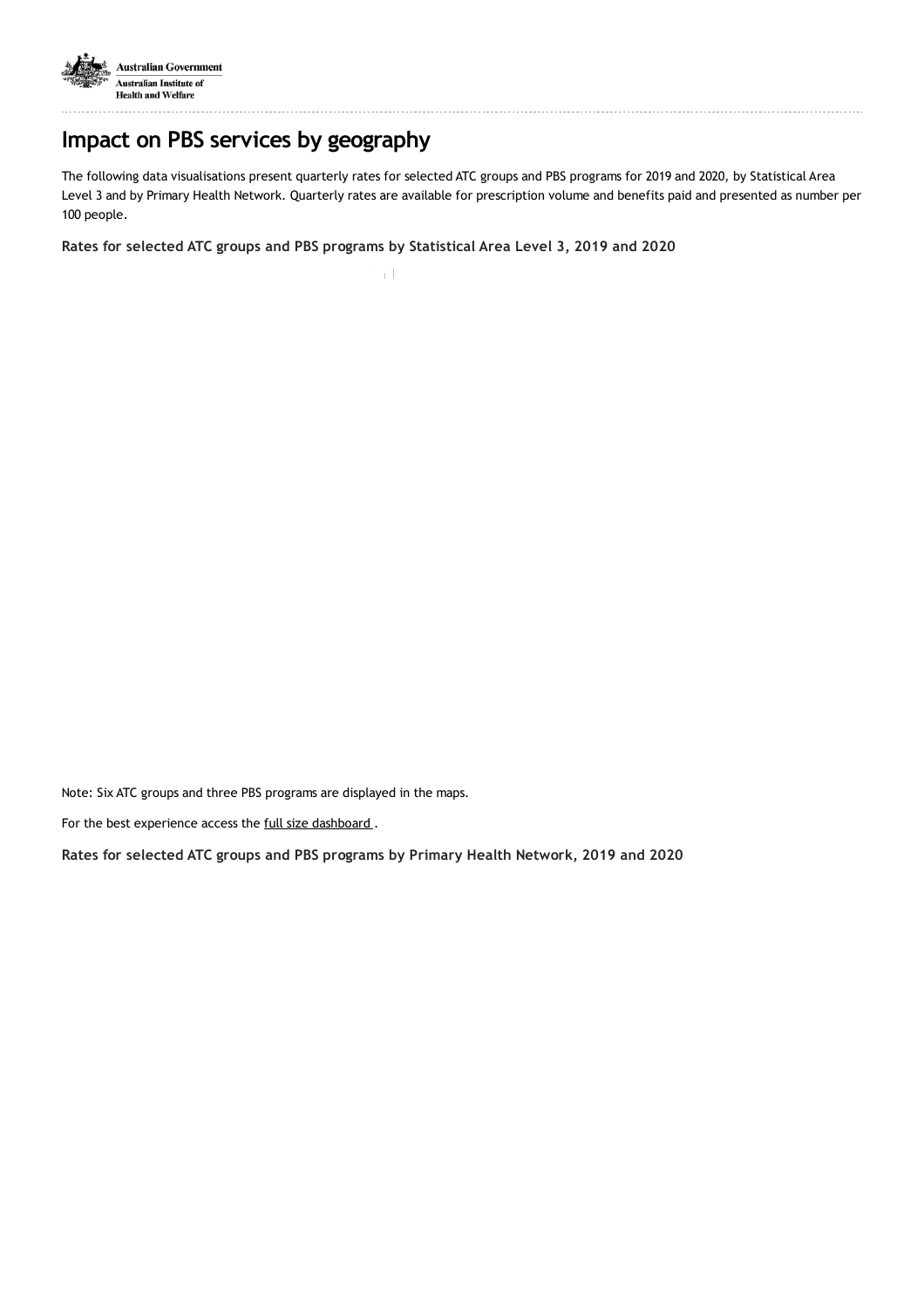Note: Six ATC groups and three PBS programs are displayed in the maps.

For the best experience access the full size [dashboard.](https://aihw.maps.arcgis.com/apps/webappviewer/index.html?id=50269963ef2c4e028e85d7355ee9df62)

Last updated 22/06/2022 v15.0 © Australian Institute of Health and Welfare 2022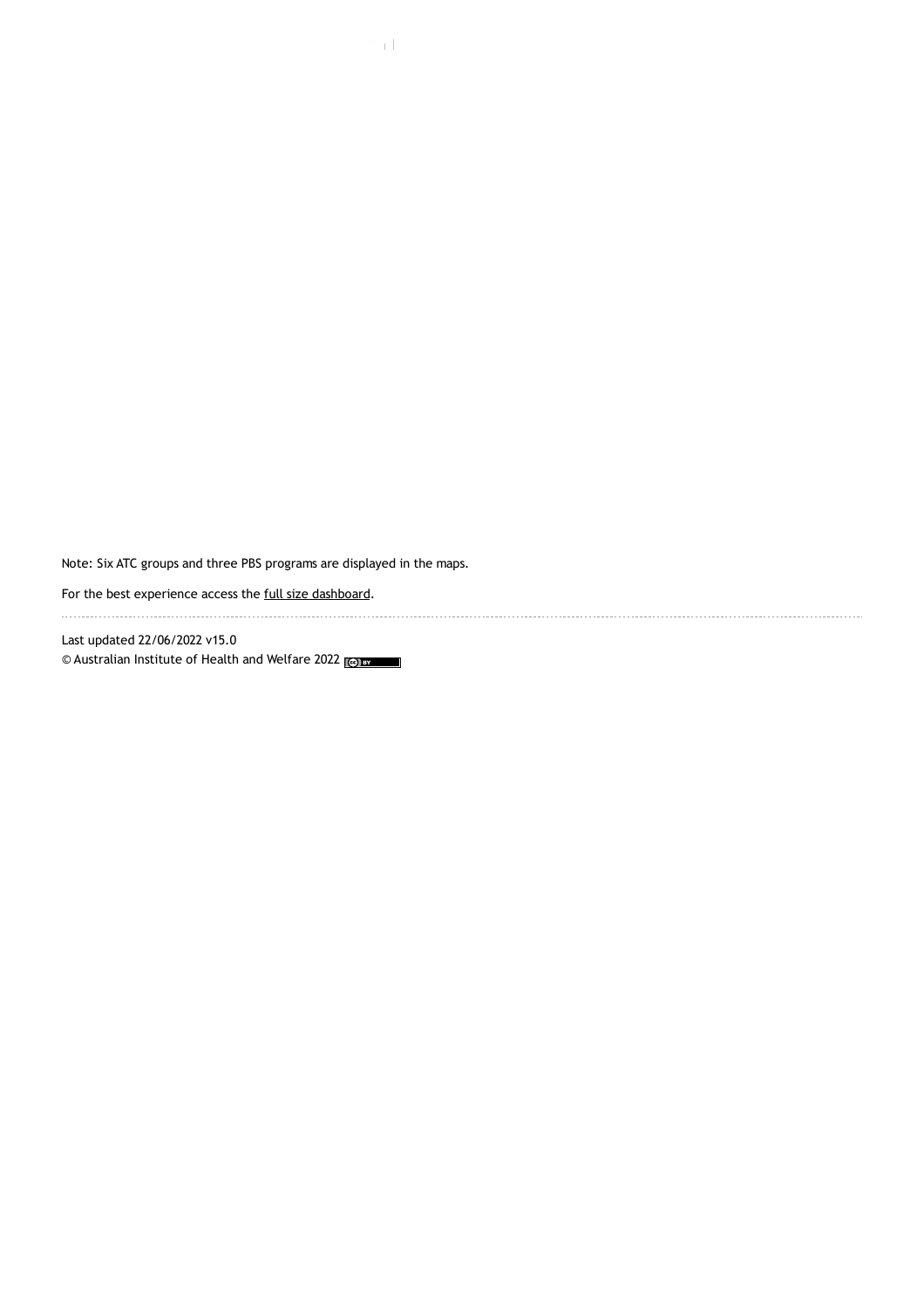

# **Technical notes**

#### **Medicare Benefits Scheme**

Statistics in this release were extracted by the AIHW from the Medicare Benefits Schedule (MBS) claim records data in the Australian Government Department of Health Enterprise Data Warehouse.

The MBS provides a subsidy for services listed in the MBS, for all Australian residents and certain categories of visitors to Australia. The major elements of Medicare are contained in the *Health Insurance Act 1973*. See details of the services [covered](http://www.mbsonline.gov.au/internet/mbsonline/publishing.nsf/Content/downloads) by the MBS.

Medicare benefits are claimable only for 'clinically relevant' services rendered by an appropriate health practitioner. A 'clinically relevant' service is one which is generally accepted by the relevant profession as necessary for the appropriate treatment of the patient.

In general, MBS statistics exclude services:

- Provided to public admitted patients and public outpatients of public and private hospitals
- Provided to patients in public accident and emergency departments
- Covered by the Department of Veterans' Affairs National Treatment Account
- Covered by an entitlement conferred by legislation other than the Health Insurance Act. (for example, services covered by third party or workers' compensation)
- Covered by other publicly funded programs.

The statistics in this release are reported using date of processing, for the quarter ending December 2018 to the quarter ending September 2021. Date of processing and date of service are influenced by working day. Number of working days by month and state and [territory](http://medicarestatistics.humanservices.gov.au/statistics/do.jsp?_PROGRAM=/statistics/std_workdays&RPT_FMT=workdays&START_DT=0&END_DT=0) is available at Services Australia. It should be noted that date of processing is not always the same as date of service (the date in which the visit to a health practitioner occurred, the date in which a procedure was performed, or the date in which a test was undertaken).

Statistics are available on the total number of services and benefits paid, in and out of hospital, mode of delivery, by region within state and territory. Out of hospital refers to services provided in non-inpatient settings, and includes services in private outpatient clinics. In hospital refers to all services to private inpatients of public and private hospitals, and services rendered as part of a privately insured episode of hospital-substitute treatment. Mode of delivery refers to services delivered by face-to-face, telehealth via telephone or telehealth via video conferencing. In addition, MBS-subsidised services are reported using the broad type of service (BTOS) classification, whereby each MBS item is allocated to a BTOS category. The BTOS groups presented in this report are:

- Non-referred general practitioner (GP) attendances (including other medical practitioner attendances)
- Practice nurse services on behalf of a GP
- Specialist attendances
- **Obstetrics**
- Anaesthetics
- Pathology
- Diagnostic imaging
- Operations
- Assistance at operations
- Optometry
- Radiation therapy
- Other allied health
- Other MBS.

On 13 March 2020, telehealth via telephone and video conferencing items were introduced into MBS on account of COVID-19. Statistics on these new items as well as the pre-existing items are published in this release to provide an overview of the impact of the new items on overall utilisation of MBS.

From 13 March 2020 the Department of Health issued a series of MBS circulars:

#### COVID-19 [Temporary](http://www.mbsonline.gov.au/internet/mbsonline/publishing.nsf/Content/Factsheet-TempBB) MBS Telehealth Services

All items listed in the circulars, including items newly introduced as well as pre-existing corresponding face to face items are treated as COVID-19 related items in the telehealth section of this report. COVID-19 related items are categorised into five groups:

- GP attendances
- Other medical practitioner attendances
- Specialist attendances
- Obstetric attendances
- Allied health attendances.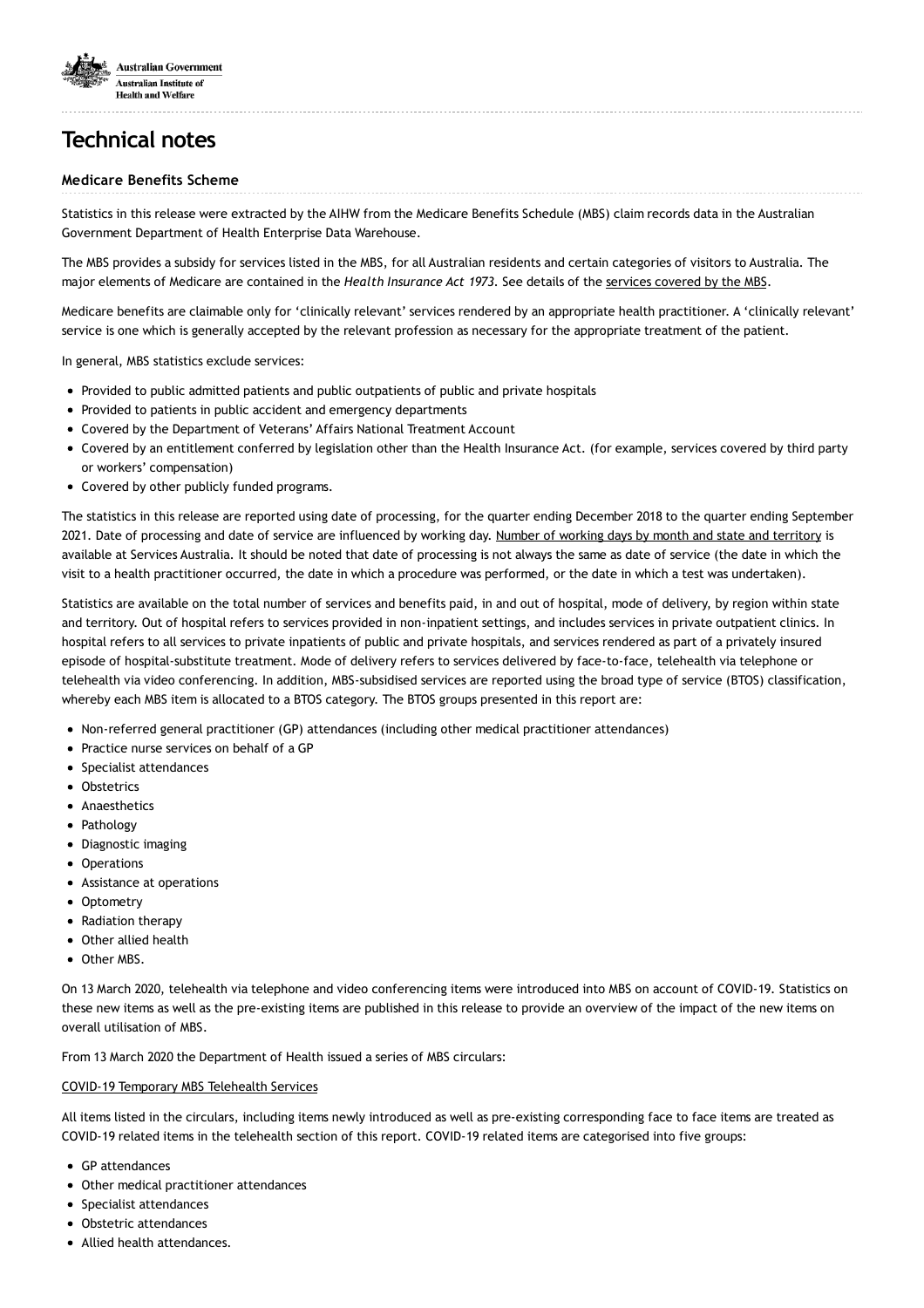All telehealth items listed in the circulars as well as pre-existing telehealth items for people living in rural and remote areas are treated as telehealth items in the broad type of service groups analysis of this report.

#### **Geography**

Statistics are presented for states and [territories,](https://www.abs.gov.au/ausstats/abs@.nsf/Lookup/by Subject/1270.0.55.001~July 2016~Main Features~Greater Capital City Statistical Areas (GCCSA)~10003) Statistical Area Level 3 (SA3), Primary Health Network (PHN) and Greater Capital City Statistical Areas (GCCSAs).

GCCSAs are geographical areas that represent the functional extent of each of Australia's capital cities. These geographical areas have been developed by the Australian Bureau of Statistics (ABS) and include people who regularly socialise, shop or work within the city, but live in the small towns and rural areas surrounding the city. GCCSAs are not bound by a minimum population size criterion.

SA3s are geographical areas defined by the Australian Bureau of Statistics (ABS) that provide a regional breakdown for analysing data. There are 340 SA3s covering Australia. SA3s generally have a population of between 30,000 and 130,000 people.

PHNs connect health services across a specific geographic area so that patients, particularly those needing coordinated care, have access to a range of services, including primary care services, secondary care services and hospital services. There are 31 PHN areas covering Australia, with boundaries defined by the Australian Government Department of Health.

The Medicare enrolment postcode at the time the claim was processed, was used as a proxy for the patient residence as it corresponds to most people's usual residence. Some patients changed enrolment postcodes during a quarter. In compiling statistics for the quarter, MBS data was allocated to a patient's major enrolment postcode in each quarter based on the largest number of services, before being aggregated to quarterly statistics.

In considering the statistics presented in this report, it should be noted that since the enrolment postcode in MBS data is a mail delivery postcode, modifications were made to an ABS correspondence to accommodate those people who use a post office box (POB) postcode. POB and mailing address postcodes were proportionately allocated to Statistical Area Level 3 (SA3) using the modified correspondence. SA3s were then grouped to GCCSA using an ABS correspondence.

#### **Pharmaceutical Benefits Scheme**

#### **About the data**

The Australian Government subsidises the cost of a wide range of prescription medicines through two separate schemes, the Pharmaceutical Benefits Scheme (PBS) and the Repatriation Pharmaceutical Benefits Scheme (RPBS). Claims for reimbursement for the supply of PBS- or RPBS-subsidised medicines are submitted by pharmacies through Services Australia for processing, and are provided to the Australian Government Department of Health. Subsidies for prescription medicines are available to all Australian residents who hold a current Medicare card, and overseas visitors from countries with which Australia has a Reciprocal Health Care Agreement. In general, patients pay a contribution to the cost of the medicine (co-payment), and the Australian Government covers the remaining cost. This remaining cost is referred to as the benefit paid.

PBS data in this report are from records of prescriptions dispensed under the two schemes, where either:

- The Australian Government paid a subsidy
- The prescription was dispensed at a price less than the relevant patient co-payment (under co-payment prescriptions) and did not attract a subsidy.

PBS data cover all PBS prescriptions dispensed by approved suppliers, including community pharmacies, public and private hospital pharmacies and dispensing doctors.

PBS does not cover:

- Over-the-counter purchases
- Private prescriptions
- Medicines supplied to admitted patients in public hospitals, although prescriptions to patients on discharge and non-admitted patients in all states and territories are in scope, except for New South Wales and the Australian Capital Territory.

Medicines dispensed through alternative arrangements where the patient cannot be identified, such as direct supply to Aboriginal health services and the Opiate dependence treatment program, are excluded.

The provision of some medicines may be under-represented in those remote areas with a high proportion of Aboriginal and Torres Strait Islander people who can access medicines through Aboriginal health services, particularly in the Northern Territory.

The number of prescriptions represents the total number of times that a prescribed medicine is supplied to a patient. For individual prescriptions where the quantity dispensed varied from the listed maximum quantity, no adjustment was made for increased or reduced quantity supplied. The supply was counted as one prescription.

Prescriptions dispensed and government benefits paid in this report are presented by quarter which is based on the date the medicine was supplied to the patient.

Prescription numbers presented in this report may vary slightly from previous reports due to processing of late claims, updates and cancellations.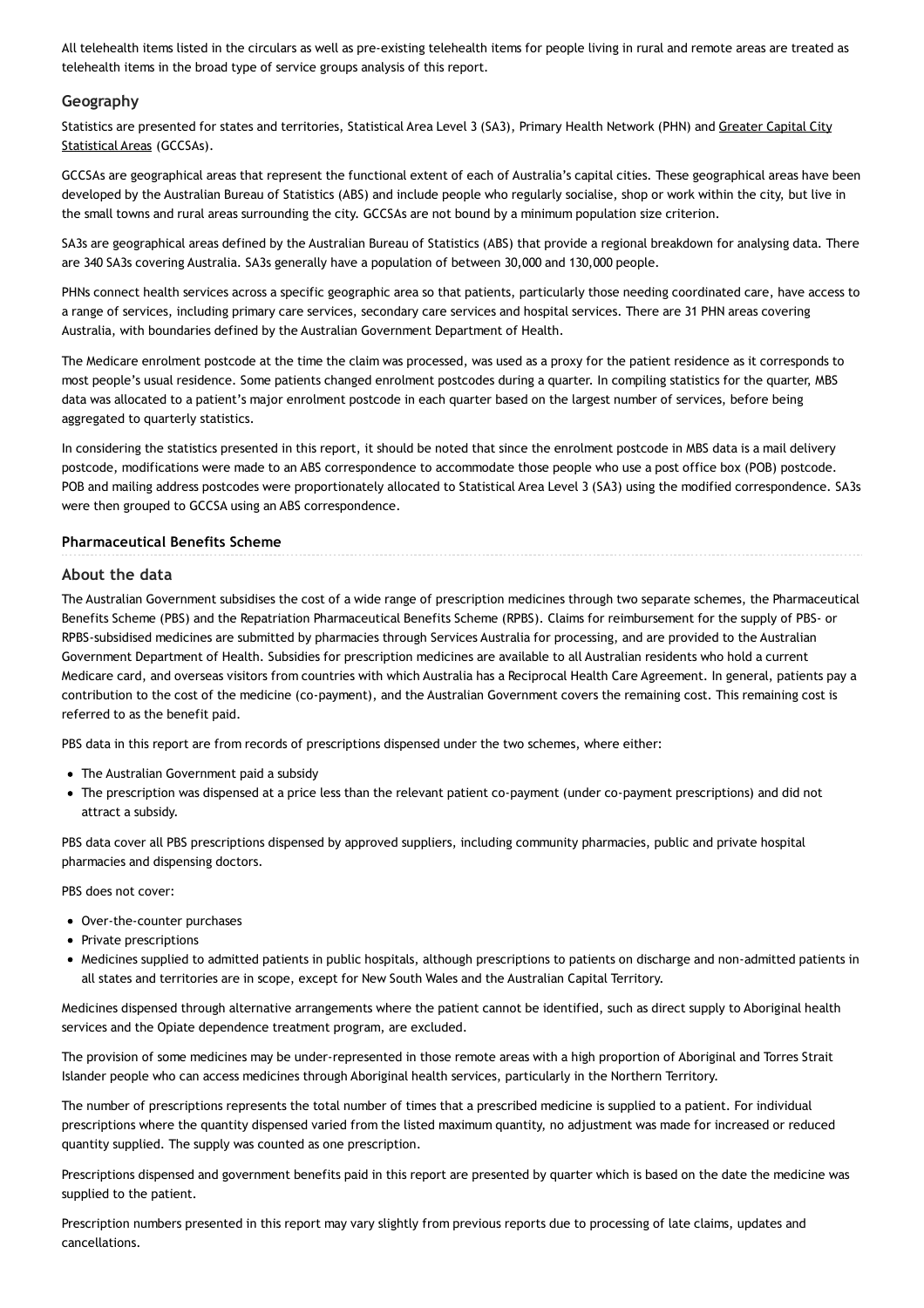### **The Schedule of Pharmaceutical Benefits**

The Schedule of Pharmaceutical Benefits (the Schedule) is released monthly and provides information on the arrangements for the prescribing and supply of pharmaceutical benefits under the PBS. The Schedule lists all of the ready-prepared items subsidised under the PBS.

### **Prescription types**

Prescriptions can be written either as one-off (original with no repeats) or original with repeats. Original prescriptions refer to dispensing of a prescription for the first time and repeat prescriptions refer to the subsequent supply from an original prescription.

### **Concurrent prescriptions**

The PBS allows for original and repeat prescriptions to be supplied at the same time, in certain [circumstances,](https://www.pbs.gov.au/info/general/faq#WhatisRegulation49) according to Regulation 49 (previously Regulation 24). A common use of this rule is for people living or travelling to very remote areas within Australia or overseas.

### **Anatomical Therapeutic Chemical (ATC) Classification**

PBS listed medicines are organised into Anatomical Therapeutic Chemical (ATC) classification groups according to the body system or organ on which they act. See the World Health Organization [Collaborating](https://www.whocc.no/atc/structure_and_principles/) Centre for Drug Statistics Methodology (WHOCC) for further information on the ATC classification system.

The ATC Classification used in this report is from the Australian Government Department of Health's version of the WHOCC ATC Classification, which has some minor differences from the WHOCC version, based upon a particular medicine's usage in Australia. The Schedule of Pharmaceutical Benefits according to ATC groups can be viewed via [browsing](https://www.pbs.gov.au/browse/body-system?depth=1&codes=j) by body system.

### **PBS Programs Types**

This web report has categorised PBS listed medicines into 'program types' which reflect the groupings in the Schedule and are described below.

Most PBS medicines are dispensed by community pharmacies and used by patients at home. These are known as 'General Schedule' medicines.

Section 100 of the *[National](https://www.legislation.gov.au/Series/C2004A07404) Health Act 1953* provides for an alternative method of medicine supply to patients when normal PBS arrangements are not appropriate.

Section 100 programs include:

- Highly Specialised Drugs Program
- Efficient Funding of Chemotherapy
- Botulinum Toxin Program
- Growth Hormone Program\*
- In-Vitro Fertilisation Program.

Separate sub-schedules exist for specific prescribers or for a specific cohort of the population. These include:

- [Dental](https://www.pbs.gov.au/browse/dental)
- [Optometrical](https://www.pbs.gov.au/browse/optometrical)
- [Palliative](https://www.pbs.gov.au/browse/palliative-care) Care
- [Prescriber](https://www.pbs.gov.au/browse/doctorsbag) bag.

Items annotated with an asterisk (\*) were excluded from visualisation titled 'Number of scripts dispensed by PBS program'.

#### **Geography**

Data is presented for [Statistical](https://www.abs.gov.au/ausstats/abs@.nsf/Lookup/by Subject/1270.0.55.001~July 2016~Main Features~Greater Capital City Statistical Areas (GCCSA)~10003) Area Level 3 (SA3), Primary Health Network (PHN) and Greater Capital City Statistical Areas (GCCSAs).

SA3s are geographical areas defined by the Australian Bureau of Statistics (ABS) that provide a standard framework for analysing data at the regional level. There are 340 SA3s covering Australia. SA3s generally have a population of between 30,000 and 130,000 people.

PHNs assist patients through connecting health services across a specific geographic area so that patients, particularly those needing integrated and coordinated care, have access to a range of services, including primary care services, secondary care services and hospital services. There are 31 PHN areas covering Australia, with boundaries defined by the Australian Government Department of Health.

GCCSAs are geographical areas that represent the functional extent of each of Australia's capital cities. These geographical areas have been developed by the ABS and include people who regularly socialise, shop or work within the city, but live in the small towns and rural areas surrounding the city. GCCSAs are not bound by a minimum population size criterion.

Medicare enrolment postcode at the time the claim was processed is used as a proxy for the patient residence as it corresponds to most people's usual residence. If the patient postcode was unknown or invalid, the postcode of the dispensing pharmacy is used instead.

Postcodes are proportionately allocated to SA3 and PHN, and then grouping SA3s to GCCSA, using the respective ABS correspondence files.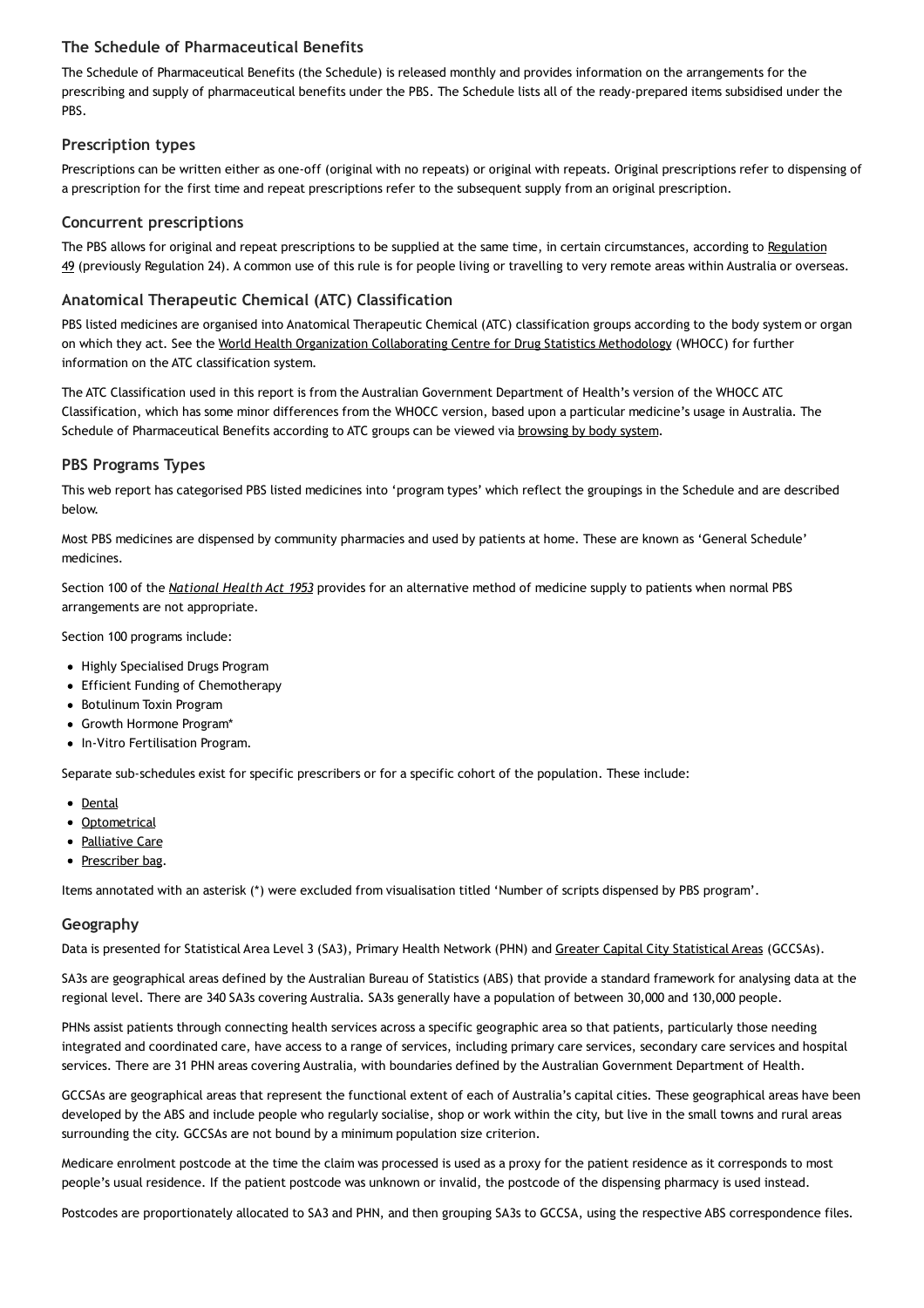Last updated 22/06/2022 v27.0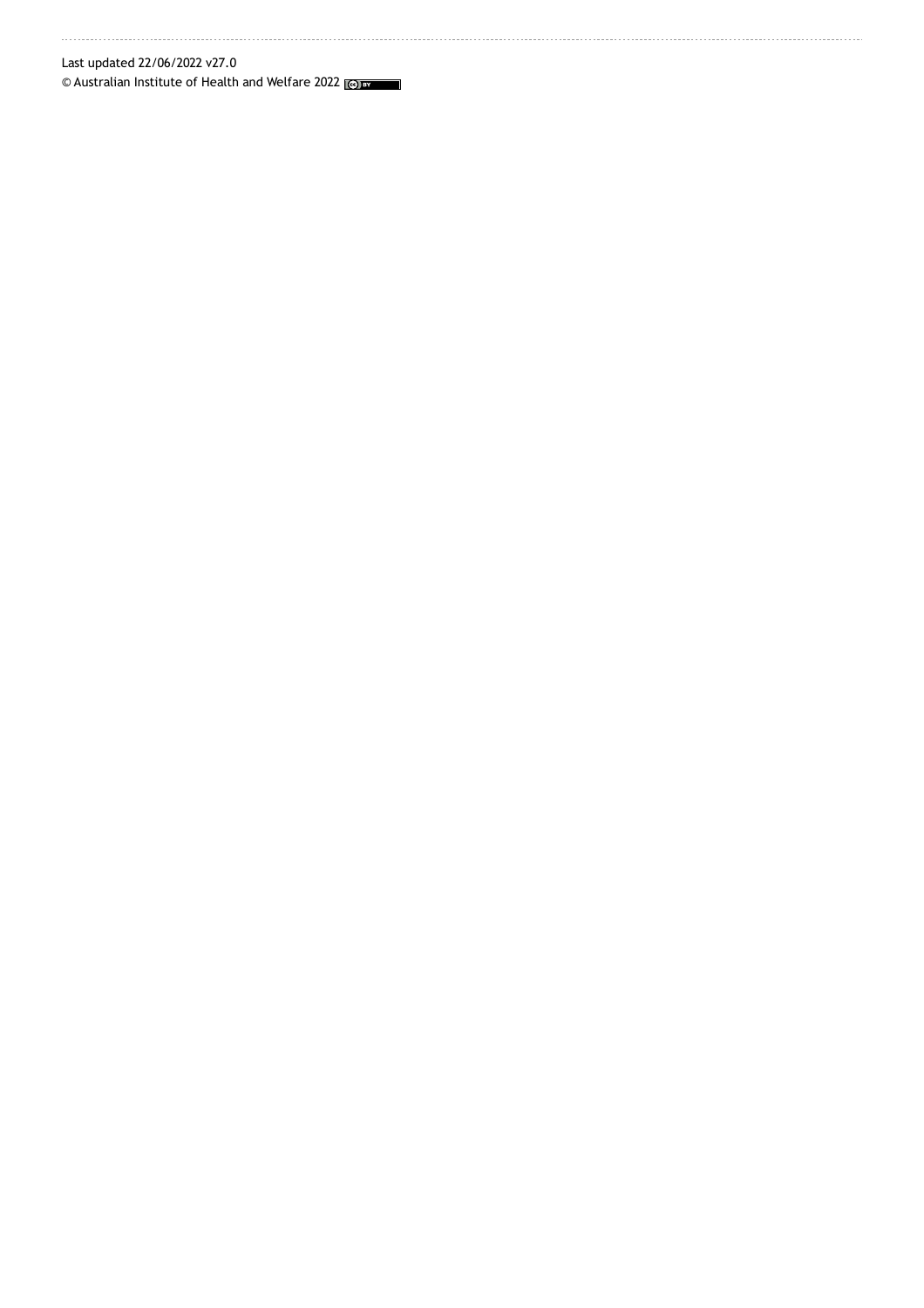

## **Notes**

#### **Amendments**

### **8 June 2021**

Updated note for Rates for selected ATC groups and PBS programs by Statistical Area Level 3, 2019 and 2020 and Rates for selected ATC groups and PBS programs by Primary Health Network, 2019 and 2020 from four to three PBS programs displayed in the maps.

Updated Technical notes MBS and PBS Geography sections from 333 to 340 SA3s covering Australia.

Last updated 22/06/2022 v4.0 © Australian Institute of Health and Welfare 2022 <sub>Lee</sub> By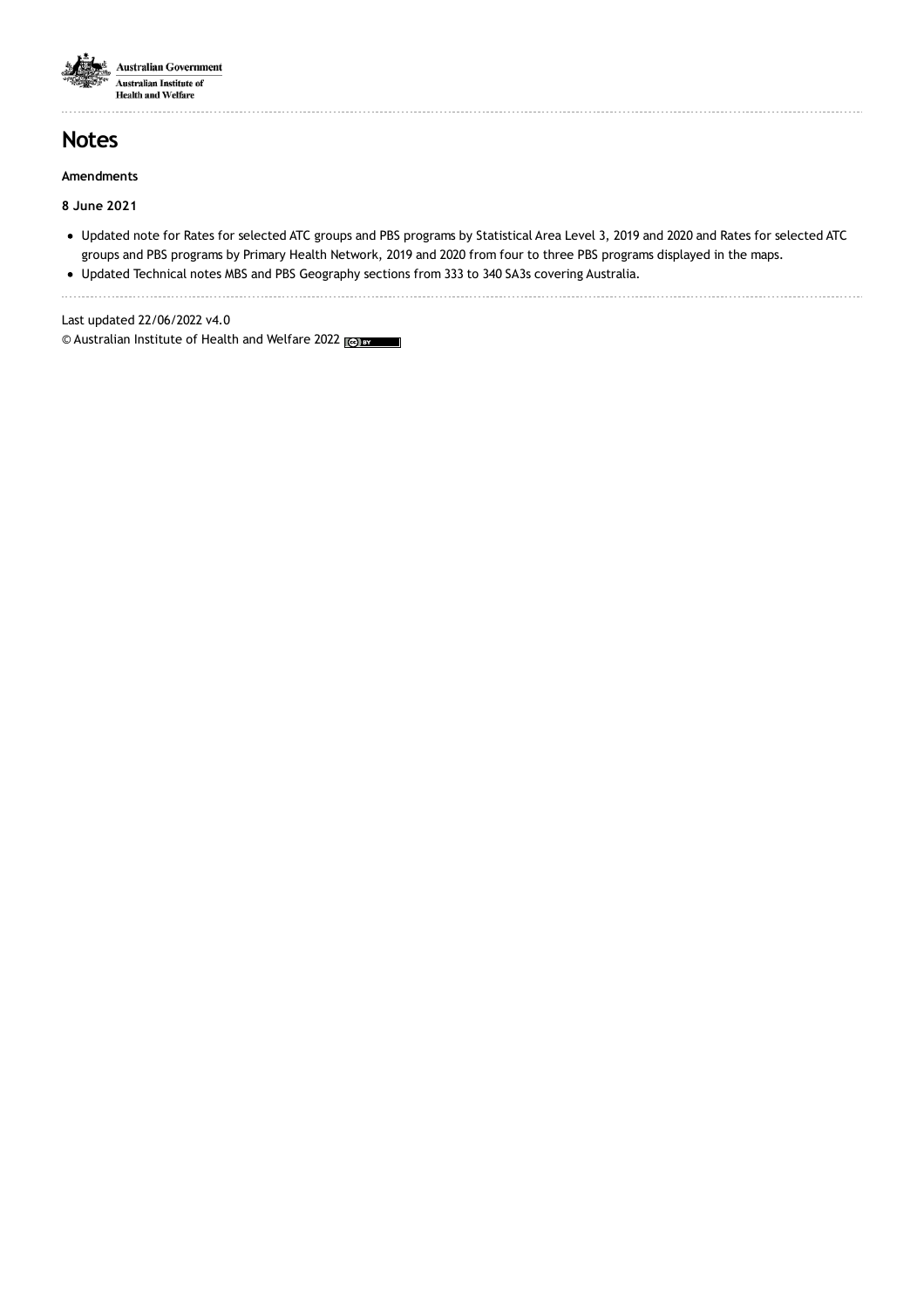

## **Data**

Data tables: Impacts of [COVID-19](https://www.aihw.gov.au/getmedia/49858f4e-c618-4a87-a3aa-8b89c0256a26/aihw-hpf-66-MBS-Data-Tables.xlsx.aspx) on the Medicare Benefits Scheme

#### **Data**

[Download](https://www.aihw.gov.au/getmedia/49858f4e-c618-4a87-a3aa-8b89c0256a26/aihw-hpf-66-MBS-Data-Tables.xlsx.aspx) Data tables: Impacts of COVID-19 on the Medicare Benefits Scheme. Format: XLSX 155Kb XLSX 155Kb

Data tables: Impacts of COVID-19 on the [Pharmaceutical](https://www.aihw.gov.au/getmedia/b7b4e54f-fa4a-4a0e-bccd-257a95c766de/aihw-hpf-66-PBS-Data-Tables.xlsx.aspx) Benefits Scheme

#### **Data**

Download Data tables: Impacts of COVID-19 on the [Pharmaceutical](https://www.aihw.gov.au/getmedia/b7b4e54f-fa4a-4a0e-bccd-257a95c766de/aihw-hpf-66-PBS-Data-Tables.xlsx.aspx) Benefits Scheme. Format: XLSX 173Kb XLSX 173Kb

Last updated 22/06/2022 v2.0